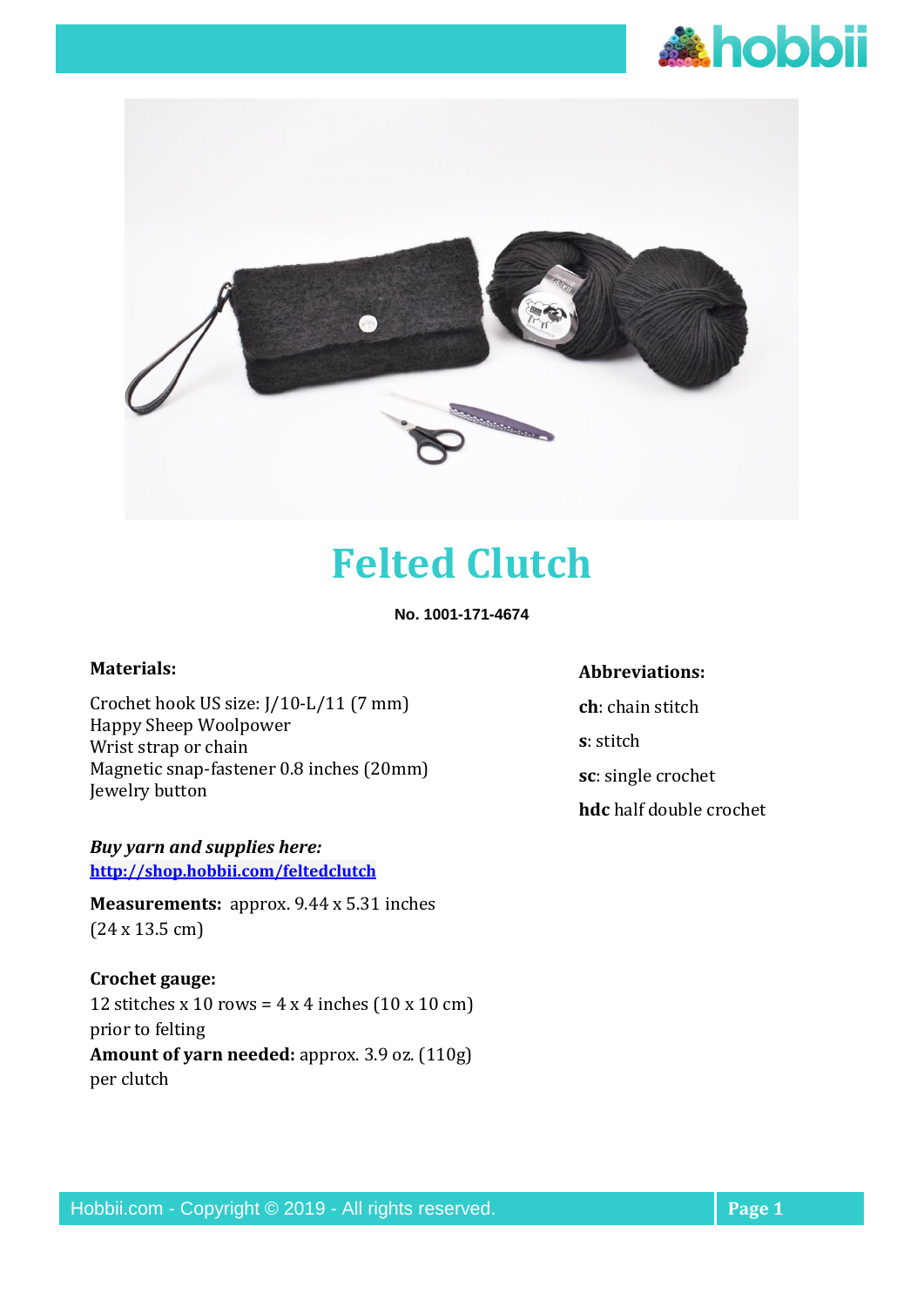

# **Pattern:**

Start by chaining 39.

- 1. In the 2nd ch stitch from the hook work 1 hdc. Work hdc in each stitch till the end of the row (38)
- 2. Turn by chaining 1. Work hdc till the end of the row (38)

Repeat row 2 44 times in total. Cut the yarn and weave in the ends.

# **Assembly instructions:**



1. This is how your final work should look like. 2. Fold the bottom section up to the middle



3. Now, sew the sides together. Repeat at the other side as well.



(approx. 16 rows).



4. The pieces are now sewn together in both sides of the clutch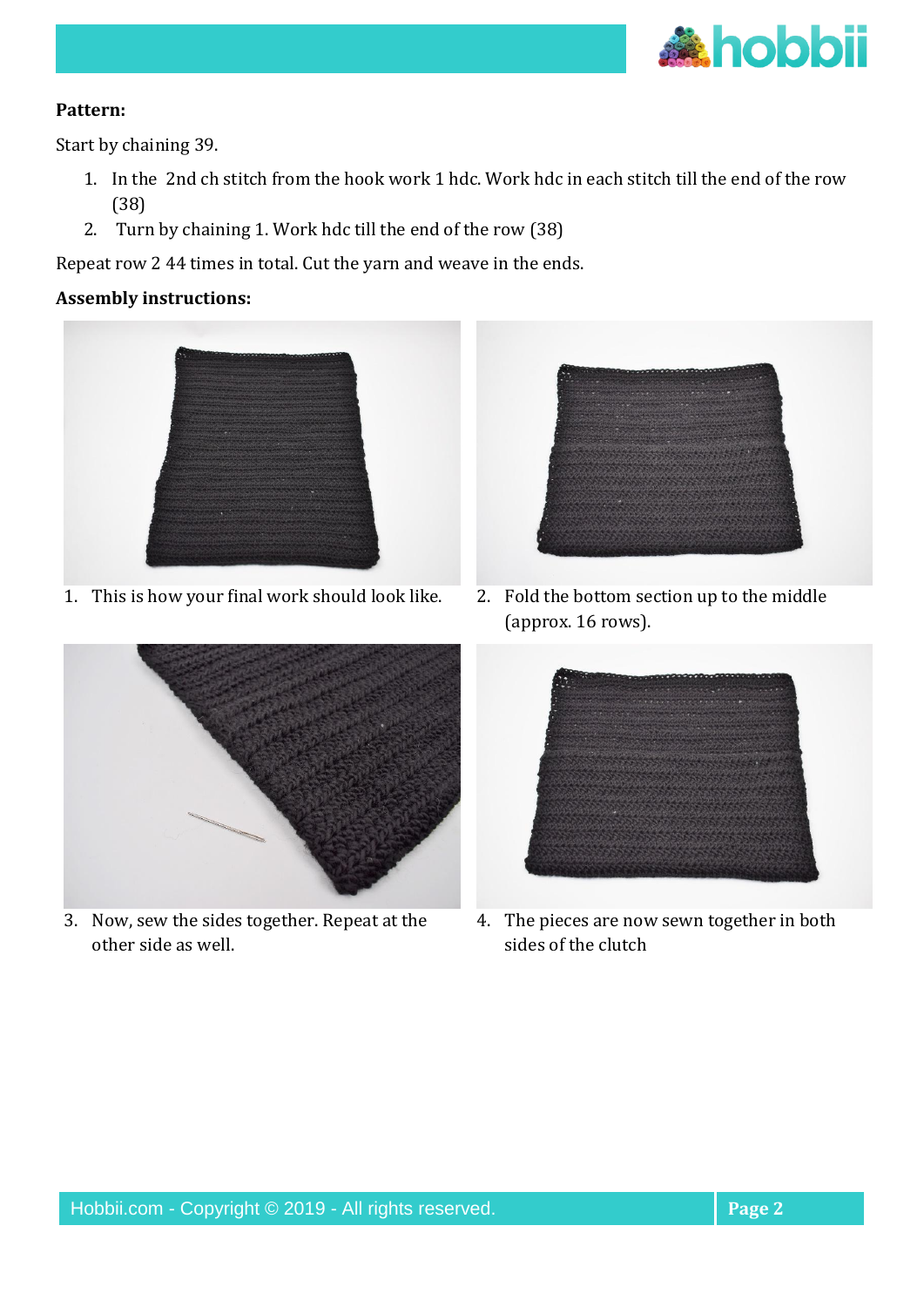



5. It is now ready to be washed (felted).

## **Felting:**

NOTE: Felting varies a lot from machine to machine.

Machine wash the clutch using a regular setting at 104°F (40°C). (Don't use a fast/quick setting). If the bag is not felted enough, you can wash it one more time. I have washed the makeup bag at 104°F (40°C) at a duration of 60 minutes. Stretch out / shape the bag to your satisfaction while it is still wet. Let it dry.

# **Attaching the accessories:**



1. Stretch the clutch / shape it, while it is still wet, until you are satisfied with its look.



2. Let it dry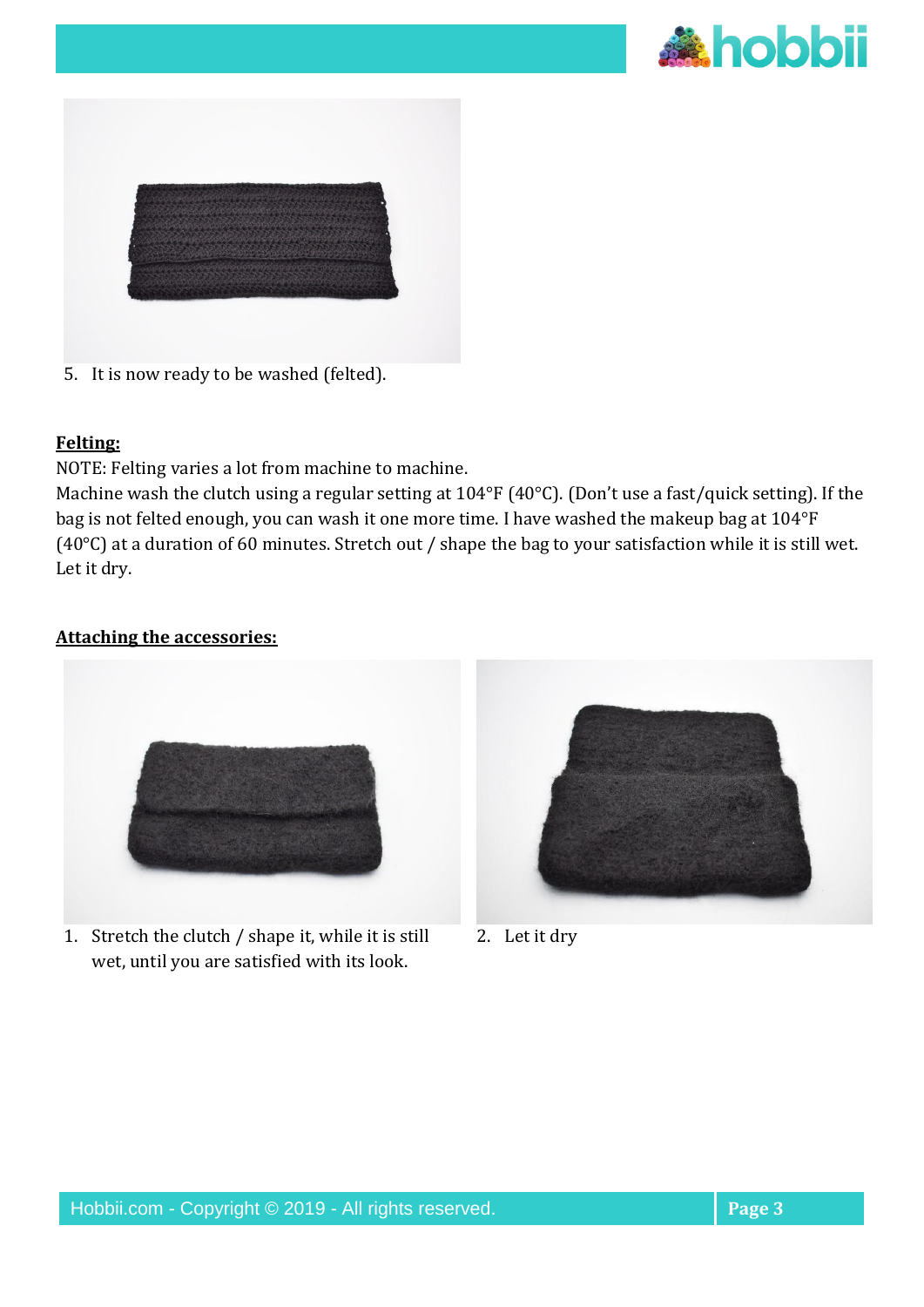



3. Sew the 2-part magnetic button onto the clutch as shown in the picture.



4. On the front of clutch, I have chosen a jewelry button as decoration.



5. Both the wrist strap and the chain have a dring included. Sew the d-ring onto the inside of the clutch.



6. Now, you can attach a wrist strap or a chain.